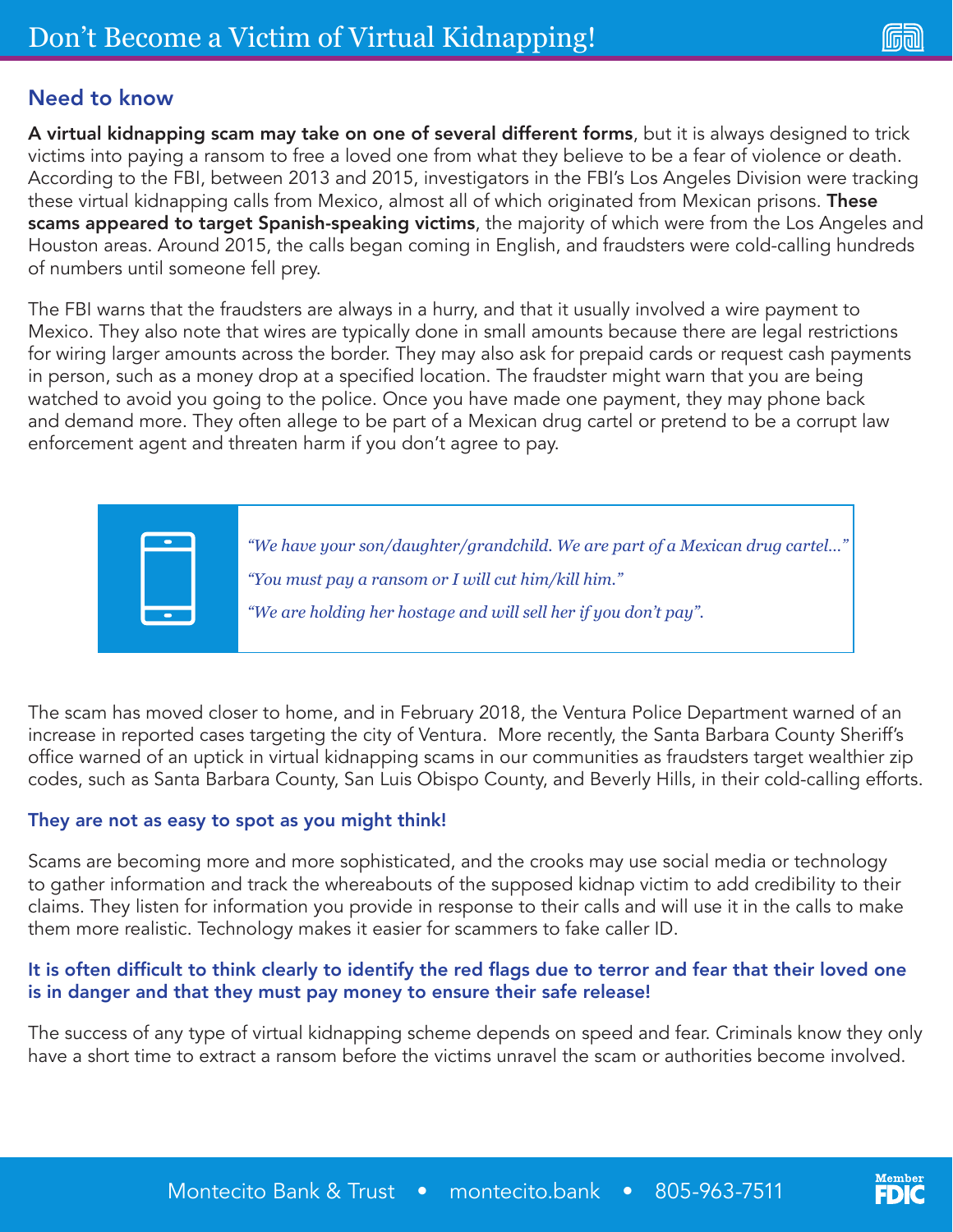# To avoid becoming a victim, look for these possible indicators:

- Callers go to great lengths to keep you on the phone, insisting you remain on the line until the money is sent. They may demand that you place your phone on speaker and in your pocket while you go to the bank.
- They may threaten / dissuade you from calling to verify with loved ones or calling law enforcement.
- They are always in a hurry, and may make multiple, excessive calls.
- Calls do not come from the supposed victim's phone.
- May start with a person screaming for help, after which, callers try to prevent you from contacting the "kidnapped" victim.



*"Grandma?! Help me!"*

- Supposed kidnap victim



*"Mary, are you OK?!" "Peter, is that you?!"*

Don't call out your loved one's name

- Calls include demands for ransom money to be paid via wire transfer to Mexico, prepaid card, or money drops.
- They may decrease the ransom request at the first sign of resistance to the amount.
- The fraudster may claim you are being watched and warn you not to go to the police.

### If you receive a phone call from someone demanding a ransom for an alleged kidnap victim, the following should be considered:

- In most cases, the best course of action is to hang up the phone.
- Attempt to contact the alleged victim via phone, text, or social media, and request that they call back from their cell phone. Start a group text with family and friends.
- If you do engage the caller, don't call out your loved one's name.
- Request to speak to your family member directly, without using names. Ask, *"How do I know my loved one is okay?"* or *"May I speak him/her?"*
- Ask questions only the alleged kidnapped victim would know, such as the name of a pet or something else not readily available through social media or online. Avoid sharing information about yourself or your family.
- Listen carefully to the voice of the alleged victim if they speak. In these scams, typically the supposed kidnap victim will scream or whisper to disguise their voice.
	- Does it appear to be a recording?
	- Is a script being read?
	- Is it improvised?
- Buy time to reach out to the alleged victim by repeating the caller's request. Tell them you are writing down the demand, or tell the caller you need time to collect the money. Ask "*If I can't get you the money right away, how do I let you know?"*
- Don't agree to pay a ransom, by wire or in person. Delivering money in person can be dangerous.

If you suspect a real kidnapping is taking place or you believe a ransom demand is a scheme, contact your nearest FBI office (Los Angeles office: 310-477-6565) or local law enforcement immediately. Tips to the FBI can also be submitted online at tips.fbi.gov. All tipsters may remain anonymous.

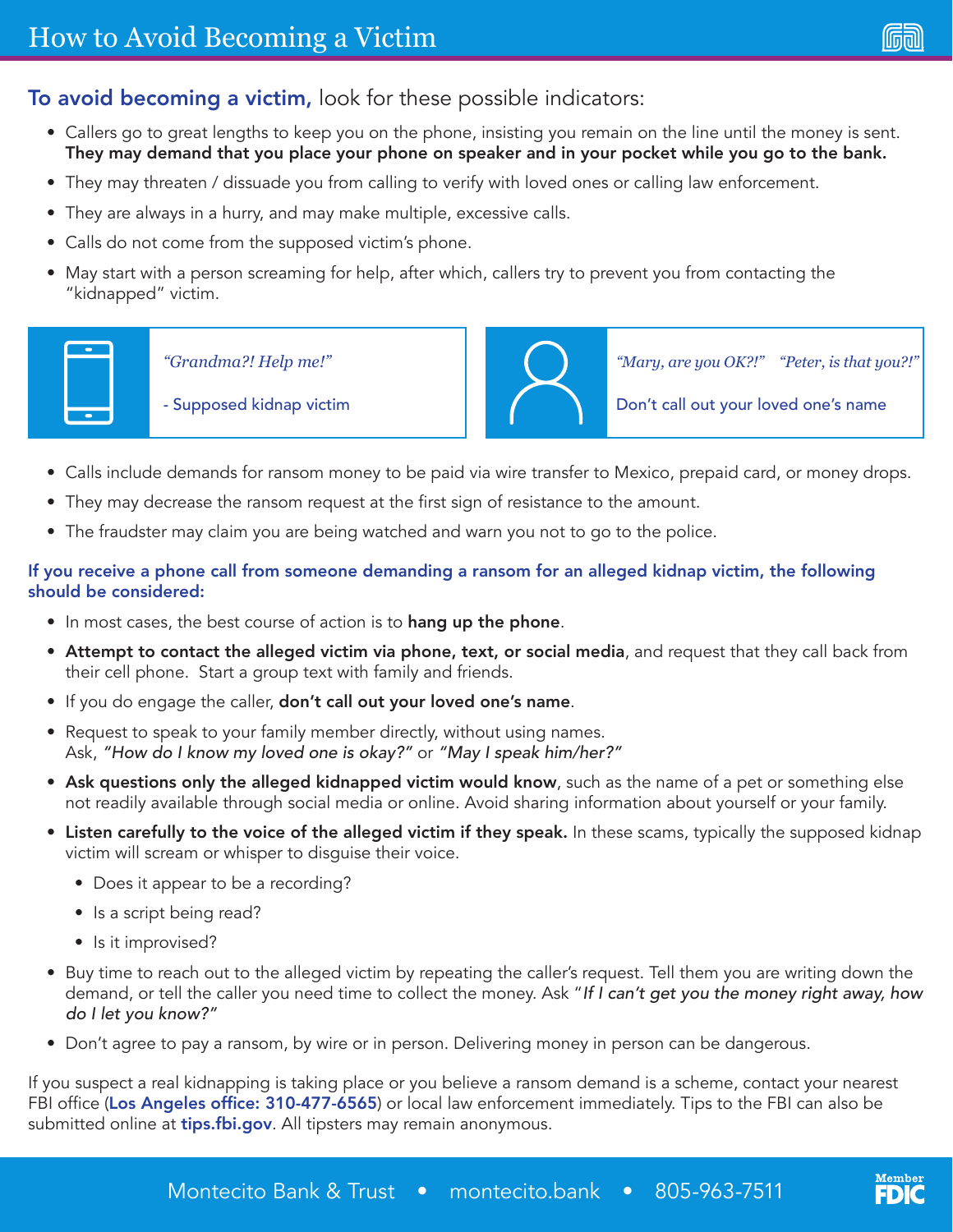

This is to warn you of an increasing scam known as a "virtual kidnapping". The scam relies on fear, and you may be pressured to act quickly to avoid contacting the supposed loved one who is said to be in danger.

|  |  |  | $\Box$ Are you on the phone with someone? |
|--|--|--|-------------------------------------------|
|  |  |  |                                           |

- □ Are you or a loved one being threatened / extorted?
- □ Were you asked for a ransom?
- □ Do you need help?
- □ Would you like me to call the police?
- □ Is there anyone else I can call for you? If so, who?